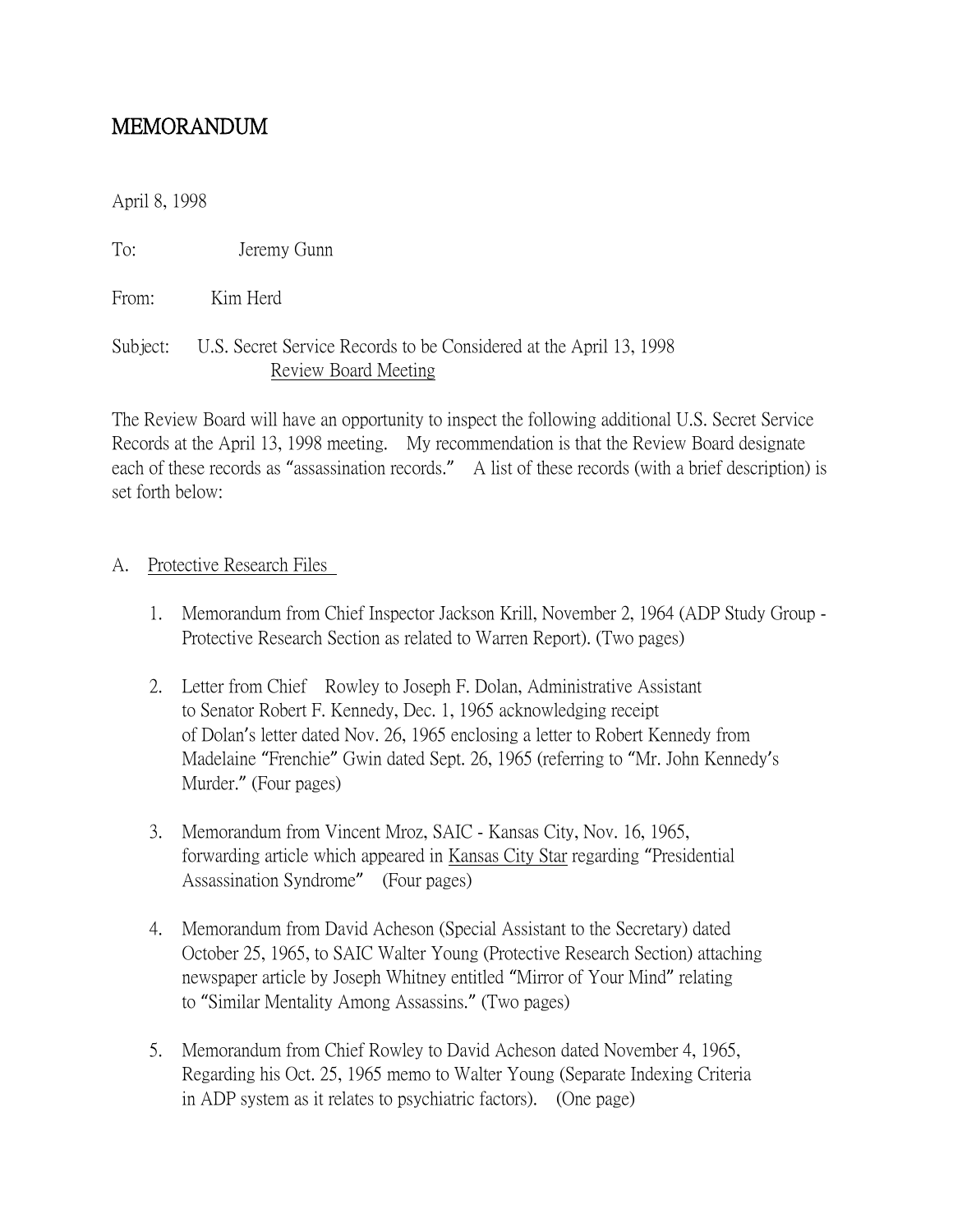- 6. Memorandum from Walter Young, SAIC of Protective Research, to Chief Rowley, November 3, 1965 (Acheson's memo on Separate Indexing Criteria). (One page)
- 7. Memorandum from Director Rowley to David Acheson dated Nov. 5, 1965, regarding Indexing Criteria "Psychiatric evaluations of individuals who have threatened the President" and attaching paper entitled *"*Presidential Assassination Syndrome*"* authored by David Rothstein, M.S., M.D., appearing in Archives of General Psychiatry, Vol. 11, Sept. 1964. (Eleven pages)
- 8. Memorandum from Chief Rowley to all SAICs and Resident Agents dated October 1, 1965 (Protective Research - Periodic Canvasses of Hospitals and Institutions Treating the Mentally Ill). (Two pages)
- 9. Memorandum from Chief Rowley to all SAICs and Resident Agents dated October 1, 1965 (Designation of Special Agents in Field Offices to Handle PRS Check-ups and Investigations). (One page)
- 10. Memorandum from SA Carnes to Chief, dated September 28, 1965 (Re: criticism of the Secret Service by a psychiatrist in St. Louis). (One page)
- 11. Memorandum from Chief Rowley to the Secretary dated February 5, 1965 (Request for Authority to Form an Advisory Committee to the Secret Service on a System for Automating the Protective Research Section). (One page)
- 12. Memorandum from John Campion to the Chief, dated July 13, 1965 (Liaison with U.S. Senators' and U.S. Representatives' offices regarding "certain types of letter writers and callers"). (One page)
- 13. Memorandum from Walter Young, SAIC PRS to SAIC Torina (Chicago) dated Sept. 14, 1965, enclosing letter from "William Wagnet" of Turners Falls, MA, dated Sept. 1, 1965, referencing Abraham Bolden and other Secret Service personnel). (Three pages)
- 14. Memorandum from SAIC Young-PRs, to Chief, dated June 17, 1965, regarding PRS Check-ups and Investigations. (Two pages)
- 15. Memorandum to File from Thomas J. Kelley dated May 24, 1965, detailing meeting with NSA regarding "acquiring and evaluating the electronic equipment being suggested to the Technical and Countermeasures section of the Protective Research Section." (Two pages)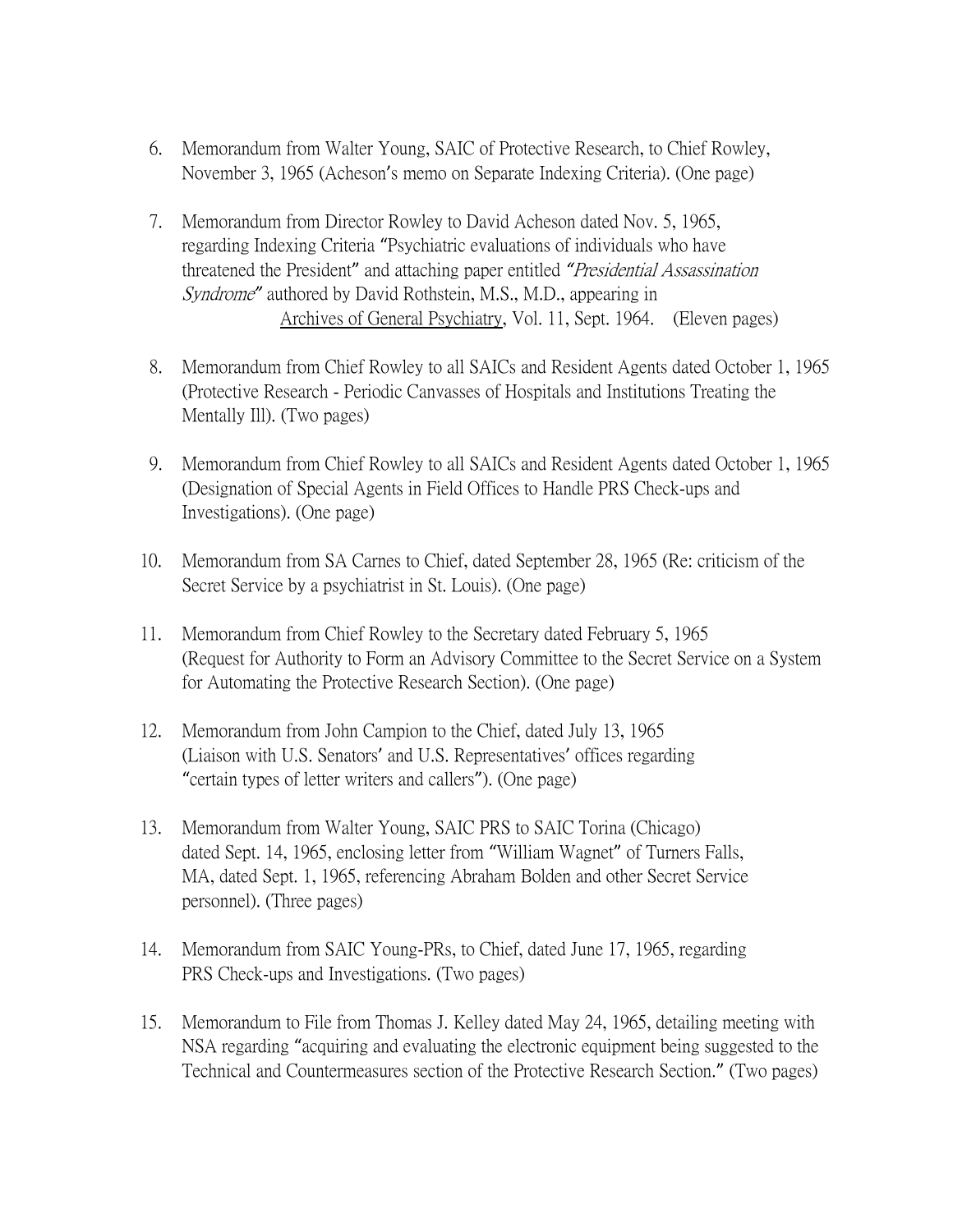- 16. Memorandum from Inspector Kelley to Chief dated May 12, 1965, detailing a Panel discussion hosted by the ApA regarding "Some Psychiatric Implications of the Warren Commission Report." (Five pages)
- 17. Memorandum from ASAIC Ronald C. Towns to Chief Rowley, dated May 11, 1965, regarding American Psychiatric Association meeting, and "The Presidential Assassination Syndrome."(Two pages)
- 18. Correspondence between Chief Rowley and Alan Fitzgibbon of World Wide Medical News Service, Inc., re: ApA's paper and the Presidential Assassination Syndrome." (Three pages)
- 19. Correspondence between Chief Rowley and Inspector Thacker of PRS dated March 25, 1965, regarding "Procedure for Placing Lookouts with the Immigration and Naturalization Service, Department of Justice." (One page)
- 20. Memorandum to Chief from Inspector Thacker, PRS, dated March 19, 1965, regarding "Procedure for Placing Lookouts with the Immigration and Naturalization Service, DOJ." (Two pages)
- 21. Letter to Elliot Thacker from Robert Robinson, Deputy Associate Commissioner Travel Control (INS), dated March 3, 1965, regarding "lookout requests" of the Secret Service. (Two pages)
- 22. Memorandum to Bill Moyers from James Rowley dated December 22, 1964, regarding "Uniform Procedure in Issuance of Passes." (Two pages)
- 23. Memorandum to Bill Moyers from Elliott Thacker dated March 11, 1965, regarding White House passes. (Two pages)
- 24. Memorandum from Inspector Thacker to Chief dated March 1, 1965, regarding "Proposal for Moving White House Mail Room." (Two pages)
- 25. Memorandum to Chief from SAIC Bouck dated February 9, 1965, regarding "Demonstration of Non-lethal Weapon" and accompanying literature from the manufacturer. (Nine pages)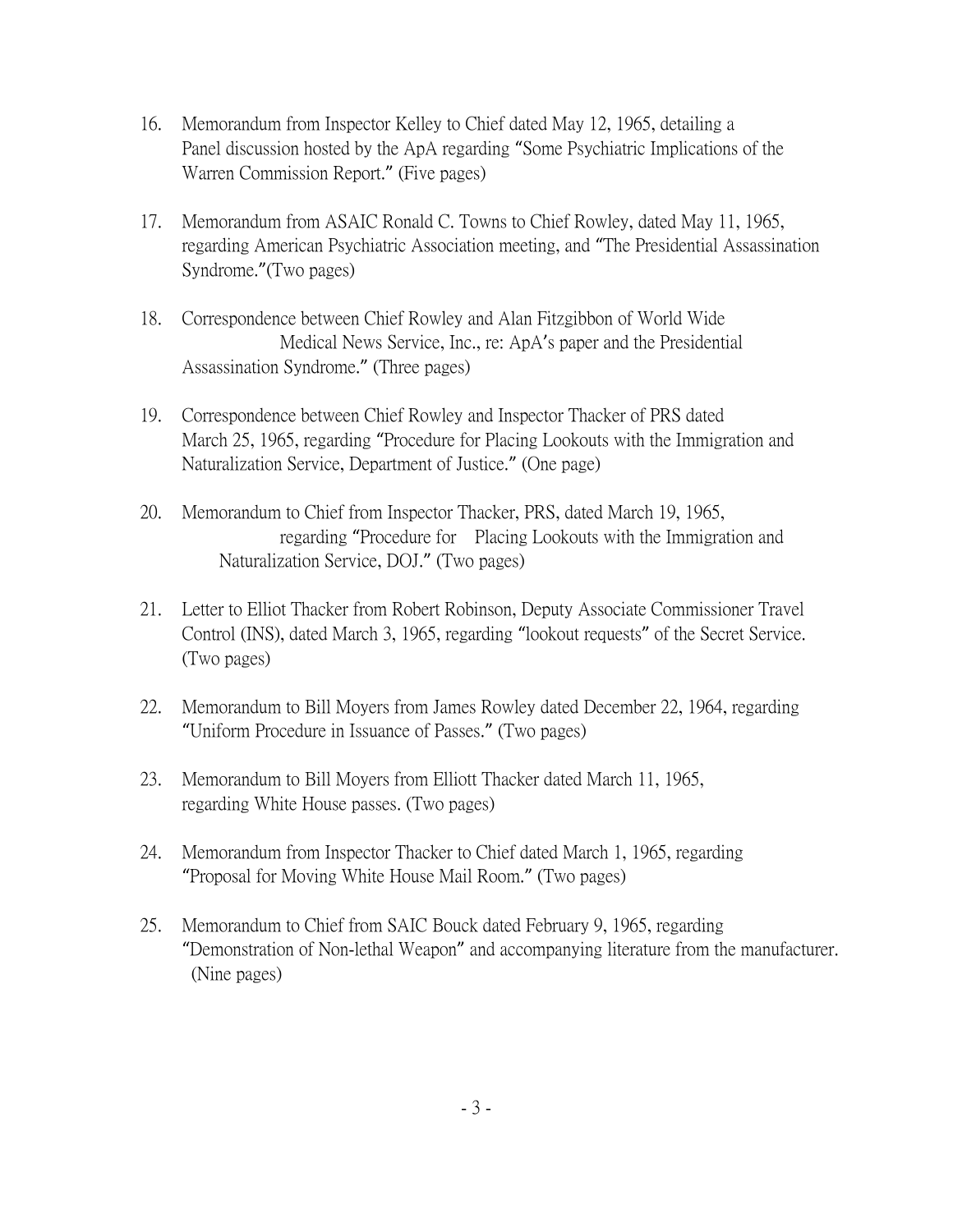- 26. Letter to Chief Rowley from John Murphy, Chief of Office of Protective Services dated January 25, 1965, regarding breach of security at Library of Congress during the Inauguration. (Two pages)
- 27. Memorandum to Chief from SA Armand Varenholt dated January 20, 1965 regarding an anonymous call made to the Miami FBI office threatening that President Johnson "was going to get the JFK treatment" and "that it was going to be an inside job." (One page)

### B. Chief Inspector's Files

- 1. Memorandum from Inspector Thomas Kelley to Chief Inspector Jackson Krill, May 11, 1965) (Guidelines for Law Enforcement Officers in Presidential Protection Assignments). (Three pages)
- 2. Memorandum from Chief Inspector Krill to Thomas Kelley, dated May 3, 1965 (Guidelines for Law Enforcement Officers in Presidential Protection Assignments). (One page)
- 3. Memorandum from Chief Inspector Krill to Thomas Kelley, dated May 5, 1965 (Guidelines for Law Enforcement Officers in Presidential Protection Assignments). (One page)

#### C. Chief's Office Files

- 1. Memorandum from Chief Rowley to Chief's Office Sections, SAICs and RAs, September 15, 1965 (New Lapel Identification Buttons). (One page)
- 2. Memorandum from Chief to SAICS and Resident Agents, dated September 1, 1965 (New Lapel Identification Buttons). (One page)
- 3. Memorandum from Chief to all SAICs and Special Agents, dated August 23, 1965 (Changes in Making Check-ups on PRS Subjects and Statistical Accounting for Check-ups). (One page)
- 4. Memorandum from Chief to all SAICs and Special Agents, dated September 13, 1965 (Changes in Making Check-Ups on PRS Subjects and Statistical Accounting for Check-Ups) (supersedes previous, August 23, 1965 Memo) (Two pages)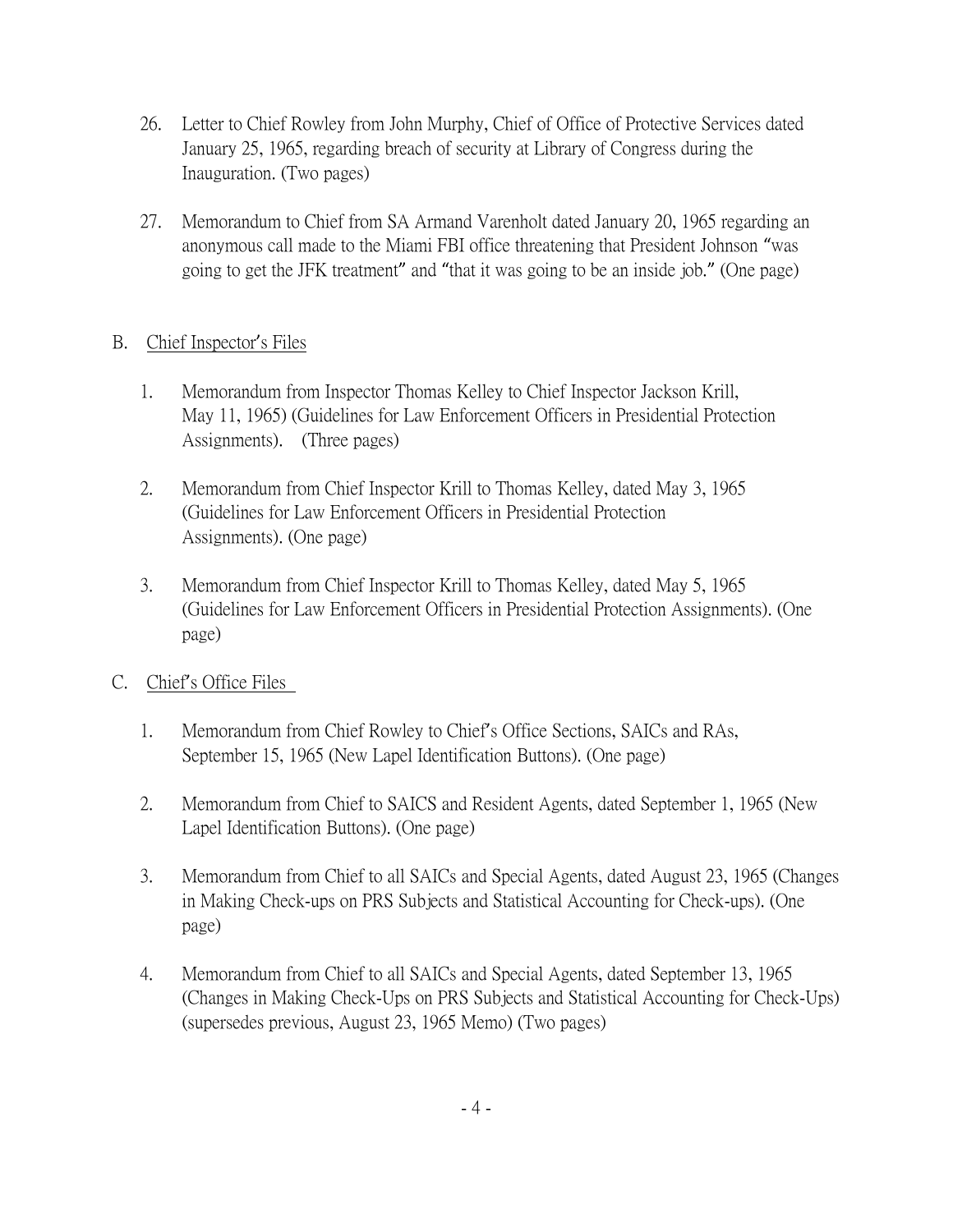- 5. Memorandum from Chief to SAICs and RAs, dated May 7, 1965 (Agreement between INS and Secret Service concerning Presidential Protection). (Ten pages)
- 6. Memorandum from Chief to all SAICs and RAs dated March 19, 1965 (PRS Hours of Duty). (One page)

#### D. White House Detail Records

- 1. Memorandum from Acting SAIC Martineau to Chief dated Nov. 25, 1963 (Reassignment of SA's Robert Motto, Thomas D. Strong and Gary McLeod from Chicago Office to Washington, D.C.). (One page)
- 2. Memorandum from SAIC Hale to Chief dated November 25, 1963 (Temporary Assignment of SA's John Guiffre and John Sibert from Indianapolis field office to Washington, D.C.). (One page)
- 3. Memorandum from SAIC Guthrie (Mobile, AL) dated Nov. 25, 1963 (Temporary Assignment of SA Gary Seale from Mobile field office to Dallas Field Office). (One Page)
- 4. Memorandum from SAIC Wood (Newark) to Chief, Nov. 26, 1963 (Special Assignment of SA's B.J. Mullady and C.J. Marass to Chief's Office). (One page)
- 5. Memorandum from SAIC Specier (Charlotte) to Chief , Nov. 25, 1963 (Special Assignment of SA's C.M. Tarlton, Jr. and George R. Hulcher to Washington re: funeral detail of President Kennedy). (One page)
- 6. Correspondence from SAIC Burger (Baltimore) to Chief, November 25, 1963 (Temporary assignment of SA Richard Wagner to Headquarters). (Two pages)
- 7. Memorandum from Chief to SAICS (Atlanta, Baltimore, Boston, Charlotte, Chicago, Detroit, Indianapolis, Los Angeles, Newark, and Philadelphia), November 24, 1963, (Temporary Presidential Protection Assignments for several special agents). (Two pages)
- 8. Memorandum from Chief to SAIC's Osborne (Denver), Mroz (Kansas City) Marshall (Miami) Guthrie (Mobile), Nov. 25, 1963 (Temporary Assignments to Dallas Office of SAs Blake (Denver) Brady (Kansas City), Bailey (Miami) and Seale (Mobile). (One page)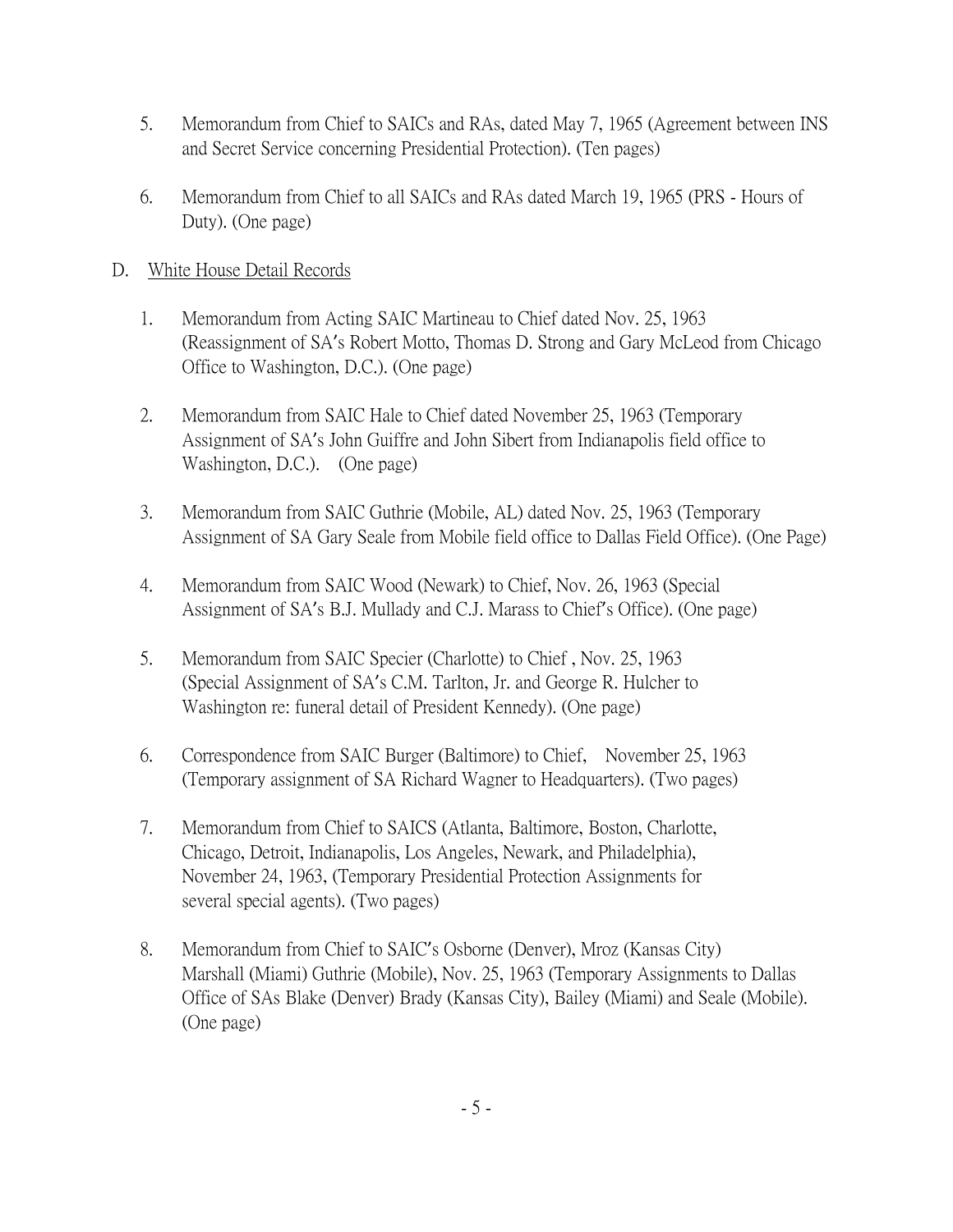- 9. Correspondence between Chief and SAIC Geiglein, Washington Field Office, dated Nov. 29, 1963 (Assignment of SA Kent Jordan to Mrs. Kennedy Protective Detail). (Two pages)
- 10. Correspondence between Chief and SAIC Geiglein, Dec. 23, 1963 (Temporary assignment of SA John McCarthy to temporary protective detail (Atoka, VA). (Three pages)
- 11. Memorandum from SAIC Geiglein to Chief, March 25, 1964 (Extension of SA Shannon's temporary duty assignment). (One page)
- 12. Memorandum from SAIC Geiglein to Chief, March 25, 1964 (Temporary Assignment of SA McLarin). (One page)
- 13. Correspondence between Chief and SAIC Jordan (Philadelphia), March 9, 1964 and March 12, 1964 (Temporary Assignment of SA George Mesaros to White House Detail). (Three pages)
- 14. Correspondence between Chief Rowley and SAIC Geiglein, March 9, 1964 (Temporary Protective Assignments of SA's Jordan, Newman and McCarthy). (Two pages)
- 15. Memorandum from SAIC Behn to SAIC Wood (Newark), February 25, 1964 (Transfer of SA William Slade to White House Detail). (One page)
- 16. Memorandum from SAIC Behn to SAIC Whitaker (New York), February 25, 1964 (Permanent transfer of SA Thomas Mayes to Washington, D.C.). (One page)
- 17. Memorandum from SAIC Behn to SAIC Roth (Omaha) and SAIC Whitaker (New York), February 25, 1964 (Temporary assignments of SA Dolan and SA Tulley). (One page)
- 18. Memorandum from SAIC Behn to SAIC Hale (Indianapolis), February 25, 1964 (Transfer of SA Guiffre back to Indianapolis) (One page)
- 19. Correspondence between Chief and SAIC Hale (Indianapolis) and SAIC Mroz (Kansas City), February 12, 1964 and February 13, 1964 (Transfer of SA Sibert and SA Brady to St. Louis). (Two pages)
- 20. Correspondence between Chief and SAIC Martineau, February 12, 1964 and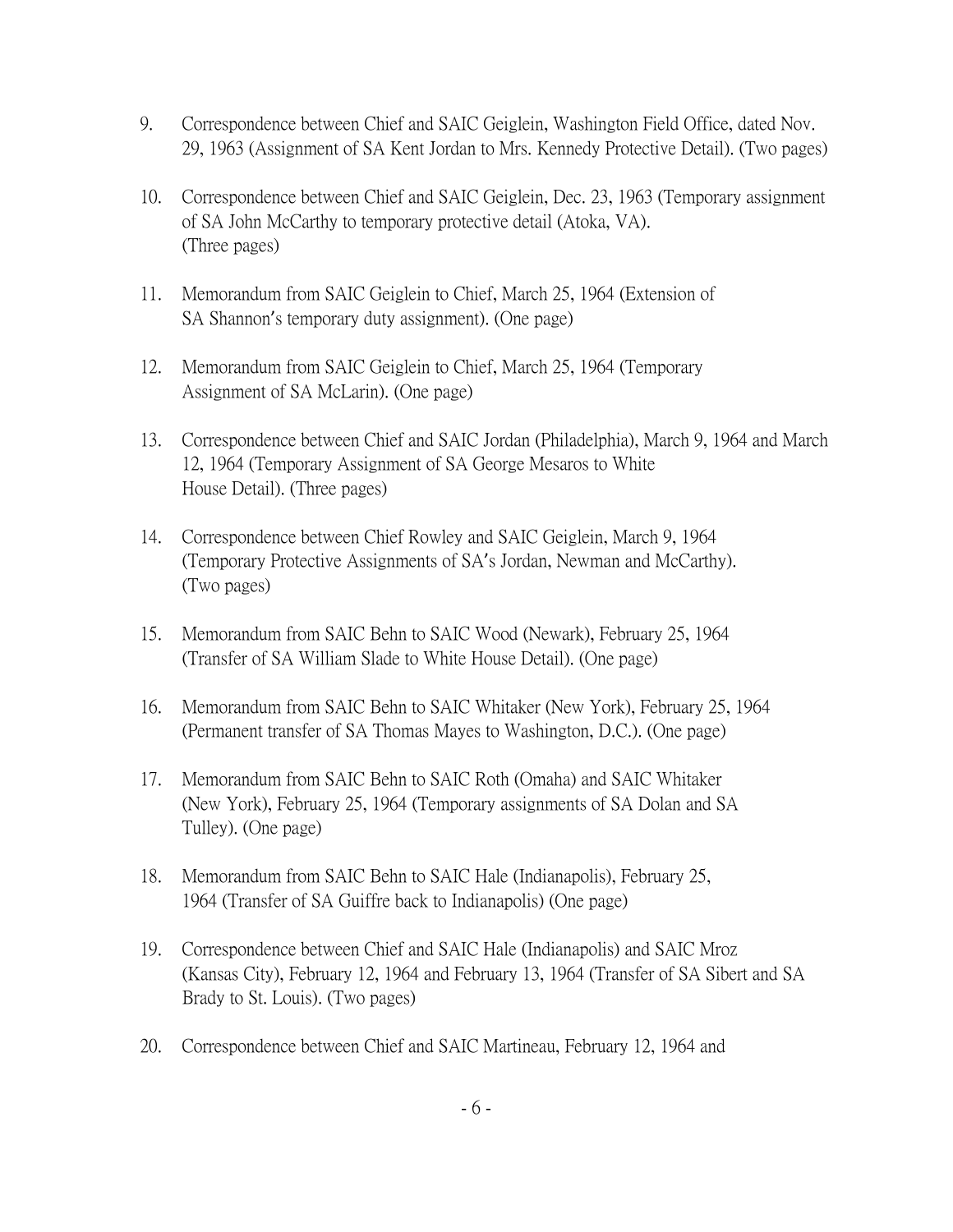February 14, 1964 (Temporary assignment of seven special agents to St. Louis, MO for presidential protection assignment). (Two pages)

- 21. Memorandum from Chief to SAIC Geiglein, June 16, 1964 (Temporary Assignment of SA to WHD). (One page)
- 22. Memorandum from Chief to SAIC Behn and SAIC Hill (Kennedy Detail), June 15, 1964 (Temporary switch in assignment of agents McCarthy and Howard). (One page)
- 23. Memorandum from Chief to SAIC Geiglein, May 5, 1964 (Replacement of SA Dale Keaner with SA McLarin on White House Detail). (One page)
- 24. Correspondence between Chief and SAIC Geiglein, May 18, 1964 and May 26, 1964 (Transfer of SA Keaner to White House Detail). (Two pages)
- 25. Correspondence between Chief and SAIC Burger (Baltimore), Burke (Detroit), SAIC Doster (Nashville), and SAIC Weinstein (St. Paul), February 7, 1964 (Temporary assignments of various agents to White House Detail). (Six pages)
- 26. Correspondence between SAIC Geiglein and Chief, January 24, 1964 (Temporary assignment of SA Dale Keaner to White House Detail). (Three pages)
- 27. Correspondence between Chief, SAIC Behn and SAIC Burger, March 25, 1964 (Temporary assignment of SA Metzinger to White House Detail). (Two pages)
- 28. Correspondence between Chief and SAIC Jordan (Philadelphia), March 24, 1964 (Canceling SA Mesaros' temporary assignment to the White House Detail). (Three pages)
- 29. Correspondence from Chief to SAIC (Cincinnati, Louisville, New Haven, Springfield and Washington), May 4, 1964 (Temporary assignments to White House Detail of SA's Chipps, Keaner, Lutz, McKinney, Weed, and Bacherman). (Four pages)
- 30. Daily Report, dated April 1-17, 1963, prepared by SA Richard Jones (Advance Survey for Palm Beach, FL trip). (One page)
- 31. Daily Report, dated February 2 24, 1963, prepared by SA William N. Carter (Protection of Marina Oswald). (Two pages)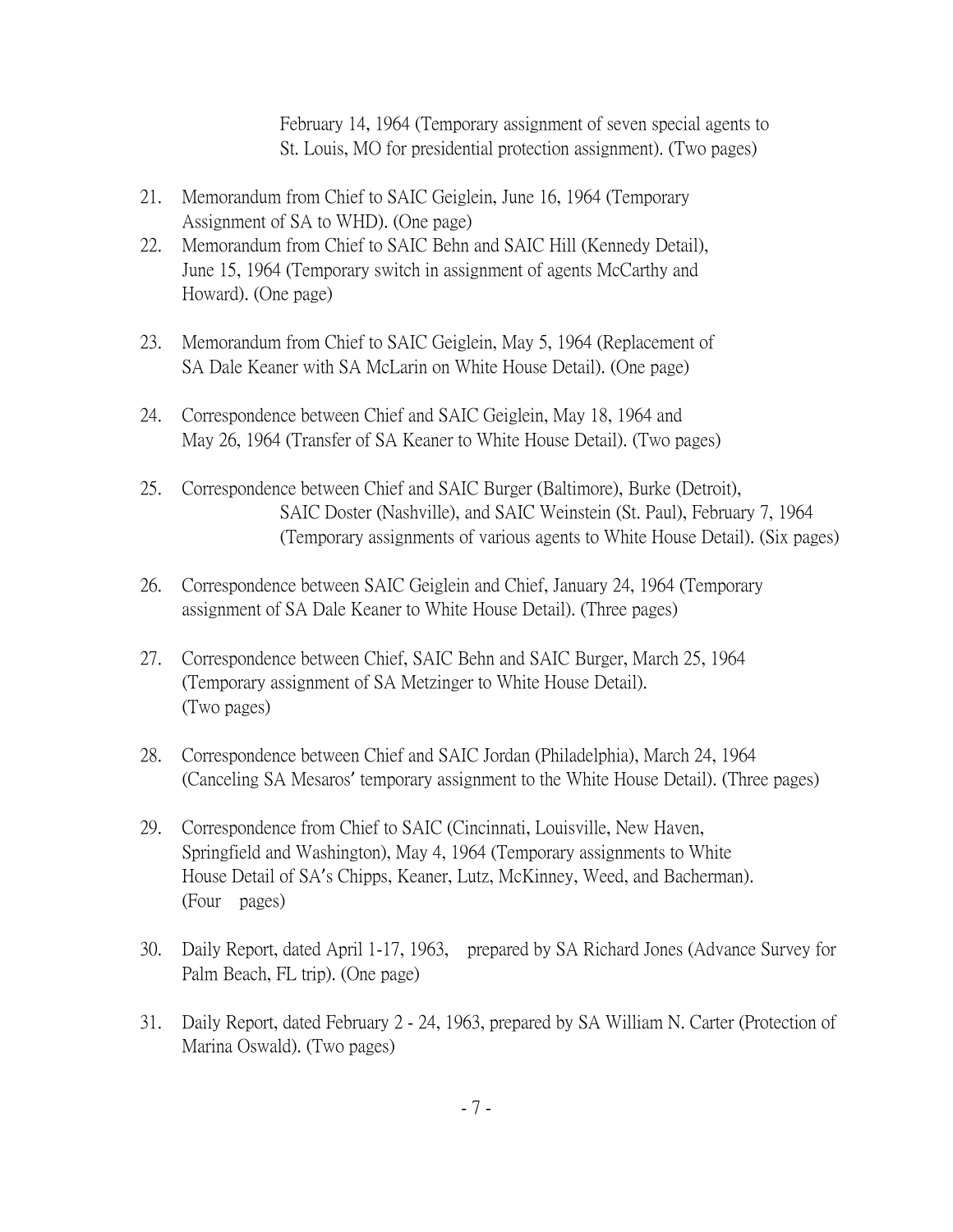- 32. Daily Report, dated February 2 8, 1964, prepared by SA Claude E. Davis, Jr. (Protection of Marina Oswald). (Three pages)
- 33. Daily Report, dated February 3 13, 1964, prepared by SA Alwyn W. Dickerson (Protection of Marina Oswald and Marguerite Oswald). (Eleven pages)
- 34. Daily Report, dated January 15 February 8, 1964 prepared by SA Leon I. Gopadze (Special Assignment to Chief's Office/Protection of Marina Oswald). (Eighteen pages)
- 35. Daily Report, dated February 2 13, 1964, prepared by SA Carl F. Hardy (Protection of Marina Oswald). (Seven pages)
- 36. Daily Report, dated February 3 8, 1964, prepared by SA Robert J. Jamison (Protection of Marina Oswald). (Six pages)
- 37. Daily Report, dated September 4 30, 1964, prepared by SA Elmer W. Moore (Protection of Chief Justice and miscellaneous Warren Commission duties). (Five pages)
- 38. Daily Report, dated March 18 31, 1964, prepared by SA Robert Newbrand (Protection of Chief Justice) (Two pages)

#### E. Vice Presidential Detail

- 1. Memorandum from Chief to SAIC Beary (Washington) and SAIC O'Brissell (Counterfeit Section) dated July 27, 1962, regarding Temporary Protective Assignment - Vice Presidential Detail. (One page)
- 2. Memorandum from E.A. Wildy, Assistant Chief dated August 17, 1964, relating to "personnel and car assignments for a Vice President's detail to be activated this coming November." (Two pages)
- 3. Memorandum from Inspector Kelley and ATAC Campion dated Sept. 9, 1964 regarding personnel to comprise the permanent protective detail for the Vice President. (Two pages)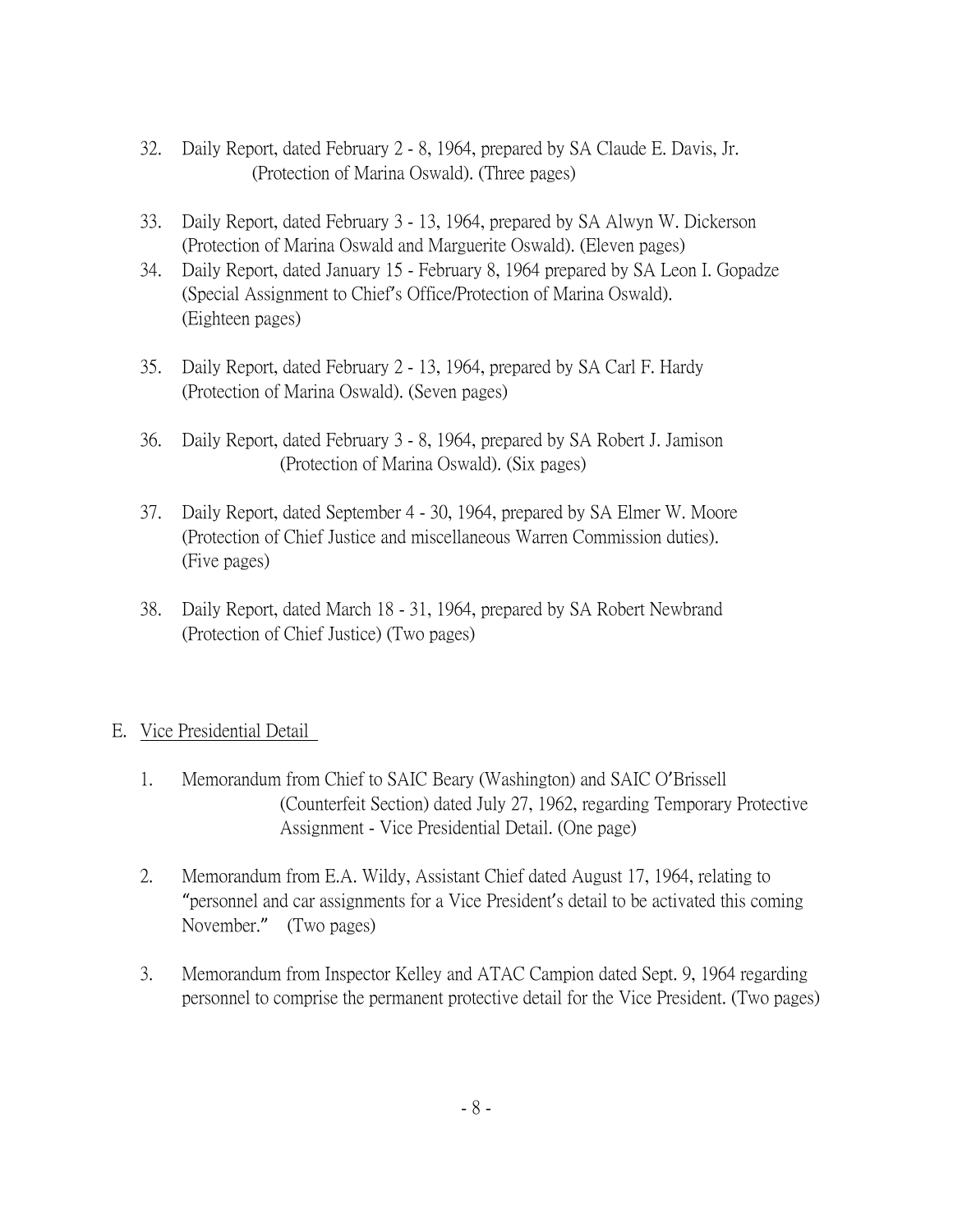- 4. Memorandum to Chief from Inspector Arvid Dahlquist dated October 21, 1964 regarding vehicles for the Elect detail. (Two pages).
- 5. Memorandum to Chief from Inspector G.B. McCann dated November 9, 1964 regarding Vice President-elect Humphrey security detail. (Two pages).
- 6. Memorandum to Chief from Communications Parks dated November 16, 1964 regarding the establishment of Security Communications for Vice Presidential Detail. (Two pages)
- 7. Memorandum to All Agents-VP Detail, from ASAIC Coughlin VP Detail, dated December 16, 1964 ("Policies to be Maintained on Vice Presidential Detail"). (Three pages)
- 8. Letter to David Longinotti, Superintendent of Mail, U.S. Senate, from Glenn Weaver, SAIC, dated November 27, 1964, regarding handling of VP Mail. (One page)
- 9. Memorandum for file written by James Rowley, dated November 25, 1964 regarding concern over a scheduled appointment of Mr. Al Melnick with Secretary Dillon for purposes of demonstrating an "informax machine" - noted concerns that Melnick was a "known associate of the hoodlum element." (One page)
- 10. Letter to Mr. William Connell from SAIC Glenn Weaver dated November 27, 1964, regarding processing of Vice President's mail. (One Page).

## F. Materials from folder titled "August 28, 1963" - from OPO 85-0001

- 1. Memorandum to Chief from SAIC Geiglein, Washington, dated August 27, 1963 regarding March on Washington Demonstration (Aug. 28, 1968), containing four PRS subjects of interest. (Two pages)
- 2. Memorandum from Protective Research Section, Chief's Office, to Secret Service Personnel, dated August 19, 1963 regarding March on Washington, mentioning possible visit of General Edwin Walker. (Three pages)
- 3. Document entitled, "Indispensable Records for Emergency Use" dated Dec. 31, 1963, with accompanying letter to Paul McDonald, Director of Office of Administrative Services from James Rowley. (Three pages).